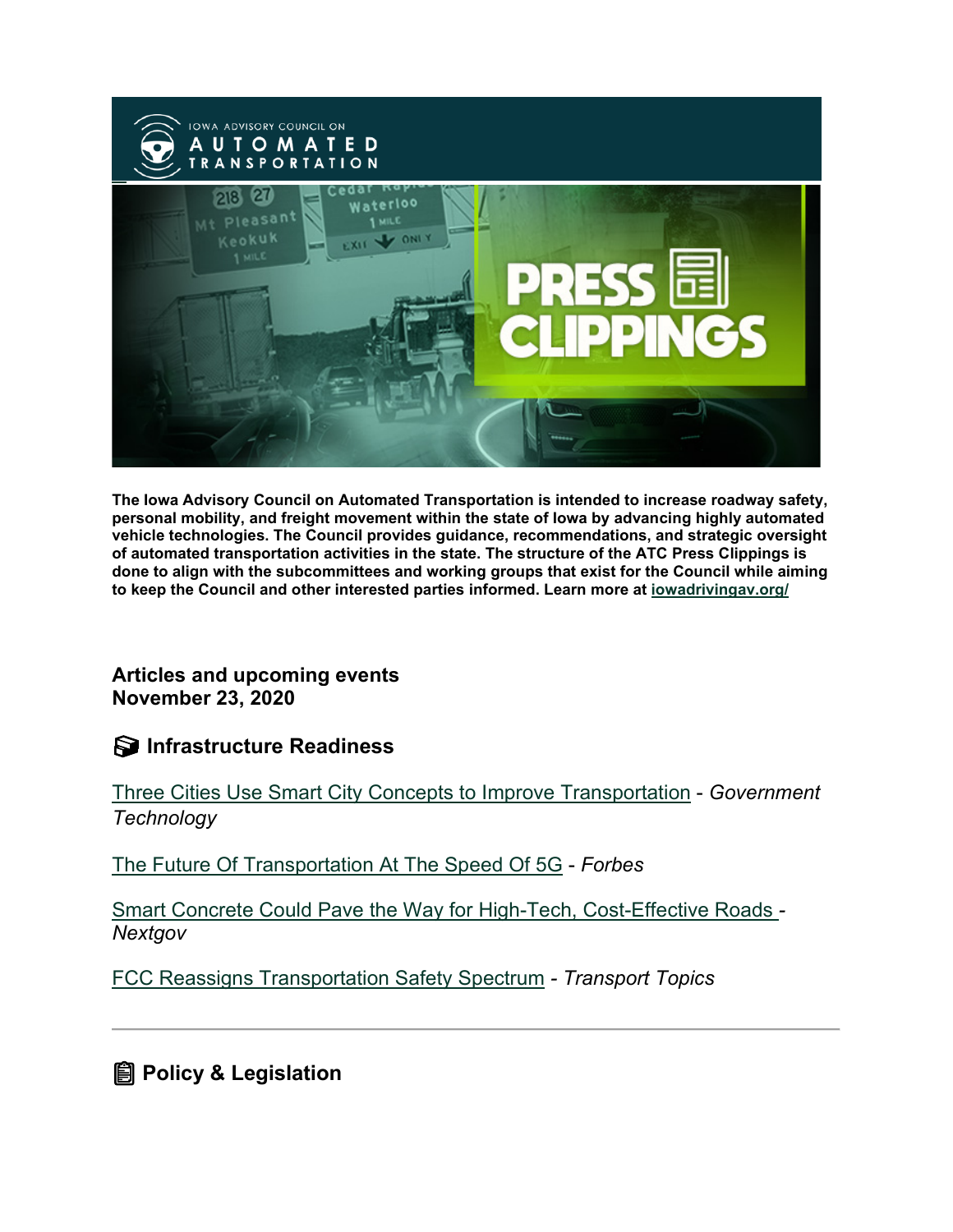[Transportation Leaders Call for GAO Study on 5.9 GHz Spectrum](https://www.ttnews.com/articles/transportation-leaders-call-gao-study-59-ghz-spectrum?utm_medium=email&utm_source=govdelivery) - *Transport Topics*

[Accelerating the Benefits of ITS Deployment for All Travelers](https://www.its.dot.gov/about/blog/itsjpo_blog_06.htm?utm_medium=email&utm_source=govdelivery) *- USDOT's ITS and You Blog*

[State DOTs Organizing For The Testing/Deployment Of Autonomous Vehicles](https://aashtojournal.org/2020/11/18/state-dots-organizing-for-the-testing-deployment-of-autonomous-vehicles/?utm_medium=email&utm_source=govdelivery) *- AASHTO Journal*

[U.S. Department of Transportation Seeks Public Comment on Automated Driving](https://www.nhtsa.gov/press-releases/public-comment-automated-driving-system-safety-principles?utm_medium=email&utm_source=govdelivery)  [System Safety Principles](https://www.nhtsa.gov/press-releases/public-comment-automated-driving-system-safety-principles?utm_medium=email&utm_source=govdelivery) *- National Highway Traffic Safety Administration*

#### **Example 2** Economic Development

[Honda to mass-produce Level 3 autonomous cars by March](https://techcrunch.com/2020/11/11/honda-to-mass-produce-level-3-autonomous-cars-by-march/?utm_medium=email&utm_source=govdelivery) - TechCrunch

[Self-driving delivery startup Nuro just raised \\$500 million to help make automated](https://www.businessinsider.com/self-driving-delivery-vehicle-startup-nuro-how-it-works-2020-11?utm_medium=email&utm_source=govdelivery)  [pizza and grocery delivery a reality —](https://www.businessinsider.com/self-driving-delivery-vehicle-startup-nuro-how-it-works-2020-11?utm_medium=email&utm_source=govdelivery) here's how it works - *Business Insider*

[Uber reportedly may sell its self-driving car division to rival Aurora](https://www.theverge.com/2020/11/14/21565017/uber-reportedly-selling-autonomous-vehicle-division-aurora-self-driving?utm_medium=email&utm_source=govdelivery) *- The Verge*

[Self-driving big rigs: More like the internet than the iPhone](https://www.freightwaves.com/news/self-driving-big-rigs-more-like-the-internet-than-the-iphone?utm_medium=email&utm_source=govdelivery) *- Freight Waves*

## **Public Safety & Enforcement**

[How Technology Can Prevent Distracted Driving](https://www.analyticsinsight.net/how-technology-can-prevent-distracted-driving/?utm_medium=email&utm_source=govdelivery) - *Analytics Insight*

[Voi e-scooters to include pedestrian detection and satellite positioning](https://www.traffictechnologytoday.com/news/multimodal-systems/world-first-voi-e-scooters-to-include-pedestrian-detection-and-satellite-positioning.html?utm_medium=email&utm_source=govdelivery) - *Traffic Technology*

Tesla Model S, Model [X touchscreen failure one step closer to NHTSA recall](https://www.cnet.com/roadshow/news/tesla-model-s-model-x-touchscreen-failure-nhtsa-recall-safety/?utm_medium=email&utm_source=govdelivery) *- Road Show*

## **Research, Development, Testing & Evaluation**

[Lexus partners with TED in human-centric AV development](https://www.autonomousvehicleinternational.com/videos/lexus-partners-with-ted-in-human-centric-av-development.html?utm_medium=email&utm_source=govdelivery) - *Autonomous Vehicle International*